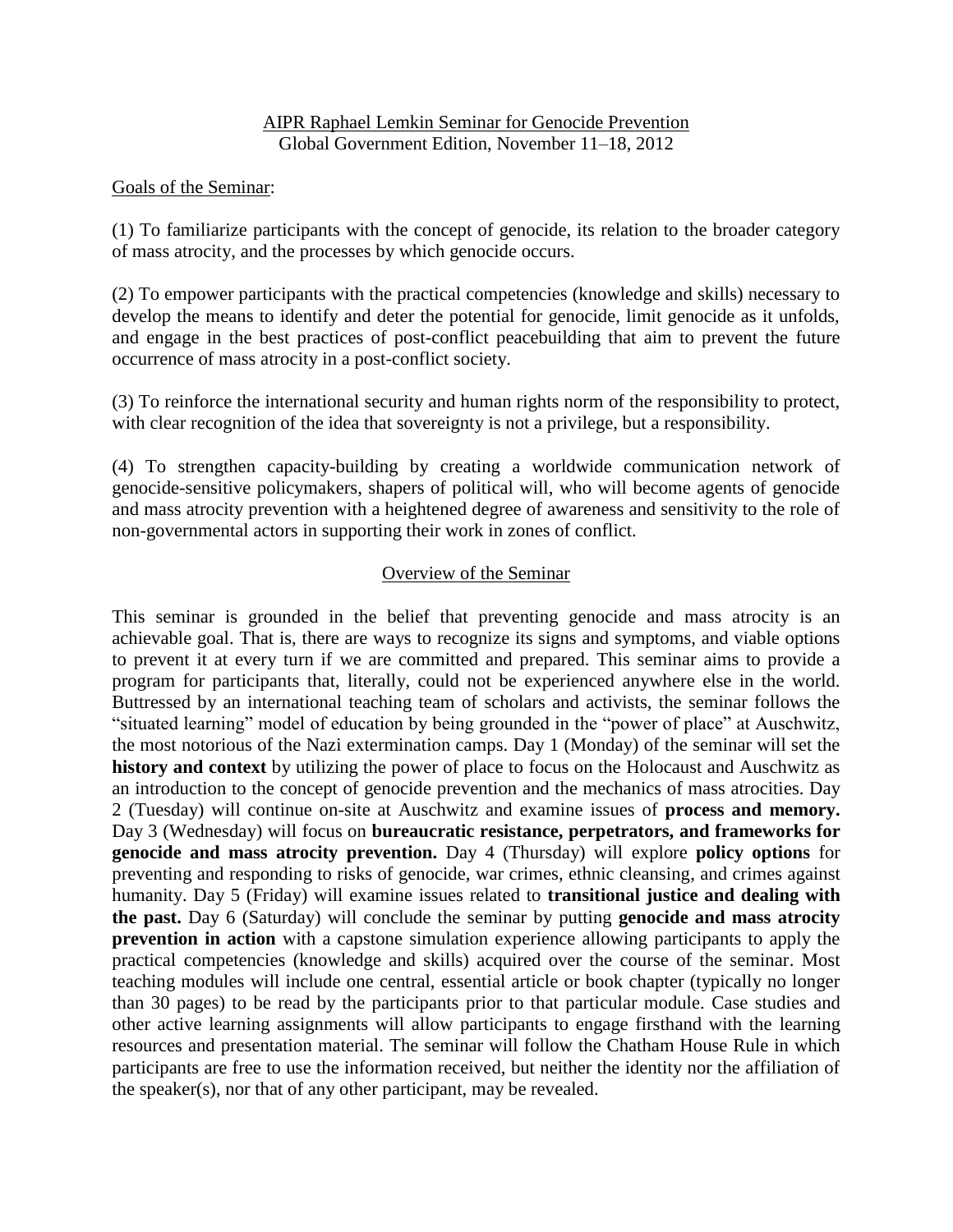# *Sunday, November 11*

| All Day | Krakow Airport Pick-Ups – Morning and Afternoon |
|---------|-------------------------------------------------|
| 15:00   | Late Lunch at Galicja Hotel                     |
| 20:00   | Dinner at Galicja Hotel                         |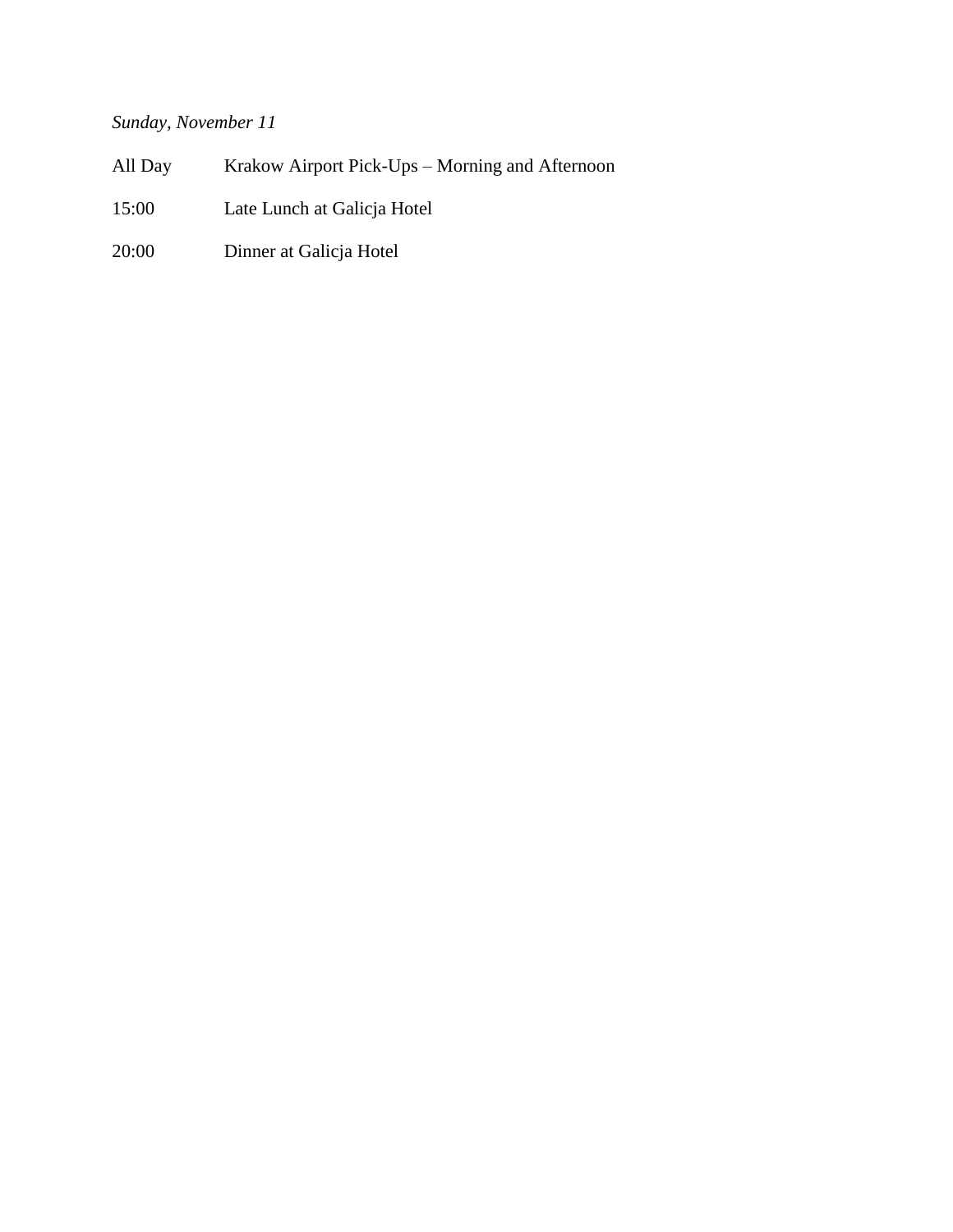## *Monday, November 12 – History and Context*

| 7:00            | <b>Breakfast</b>                                                                                                                                                                                                                                                                                                                                                                                       |
|-----------------|--------------------------------------------------------------------------------------------------------------------------------------------------------------------------------------------------------------------------------------------------------------------------------------------------------------------------------------------------------------------------------------------------------|
| 8:00            | Depart Galicja Hotel for Auschwitz-Birkenau State Museum Conference Room<br>$\left(\frac{\text{Block}}{12}\right)$                                                                                                                                                                                                                                                                                     |
| 8:30-9:00       | Official Opening of Raphael Lemkin Seminar for Genocide Prevention<br>Tibi Galis, Executive Director of the Auschwitz Institute for Peace and<br>Reconciliation (AIPR), Andrzej Kacorzyk, Deputy Director for Education,<br>Auschwitz-Birkenau State Museum, and Dr. James Waller, Cohen Professor of<br>Holocaust and Genocide Studies, Keene State College and Academic Programs<br>Director of AIPR |
| $9:00-10:15$    | Introduction to the Concepts of Genocide and Mass Atrocities<br>Dr. James Waller, Keene State College/AIPR<br>Reading: UN Genocide Convention (1951).<br>Handout: Definitions of Genocide and Mass Atrocity Crimes                                                                                                                                                                                     |
| $10:15 - 10:30$ | <b>Coffee Break</b>                                                                                                                                                                                                                                                                                                                                                                                    |
| 10:30-Noon      | Introduction to Genocide and Mass Atrocity Prevention<br>Tibi Galis, Executive Director of AIPR<br>Reading: Gregory Stanton's briefing paper, "The 8 Stages of Genocide" (1998).                                                                                                                                                                                                                       |
| $12:15 - 13:15$ | Lunch Break - Olecki Hotel                                                                                                                                                                                                                                                                                                                                                                             |
| 13:30-14:30     | The Holocaust: Failure of a Political System (1933-1939)<br>Dr. James Waller, Keene State College<br>Reading: "Historical Overview," from Donald Niewyk and Francis Nicosia,<br>The Columbia Guide to the Holocaust (New York: Columbia University Press,<br>2000), pp. 3-9.<br>Handout: Nazi Party Platform (1920)                                                                                    |
|                 | 14:30-17:00 Guided Study Visit of Auschwitz I (smaller groups)<br>Guides from Auschwitz-Birkenau State Museum<br>Reading: "Auschwitz," from Walter Laqueur's (ed.) The Holocaust<br><i>Encyclopedia</i> (New Haven, CT: Yale University Press, 2001), pp. 32-44.                                                                                                                                       |
| 17:15           | Bus returns to Galicja Hotel                                                                                                                                                                                                                                                                                                                                                                           |
| 19:00           | Official Opening Dinner at Stara Poczta Restaurant in Oswiecim                                                                                                                                                                                                                                                                                                                                         |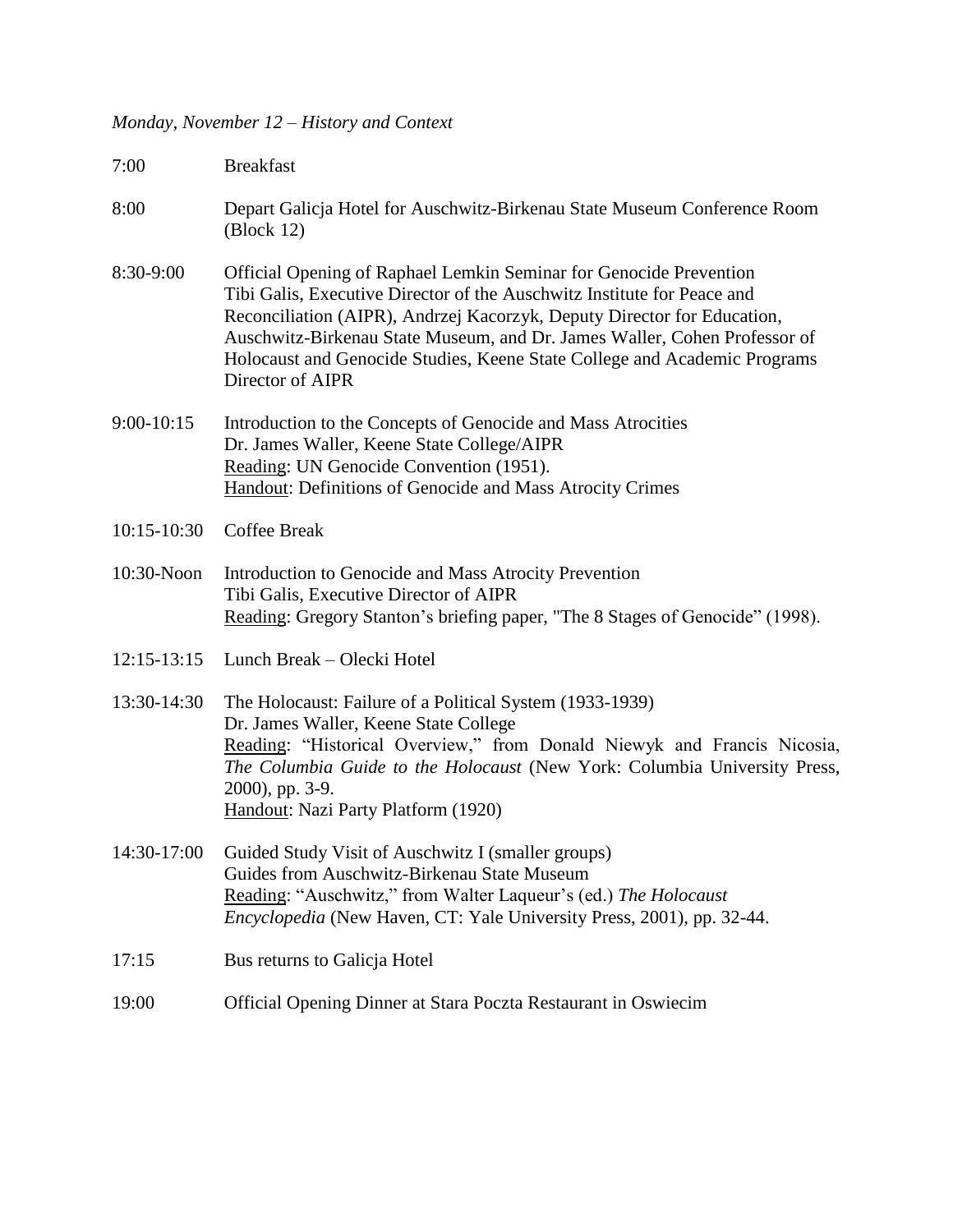#### *Tuesday, November 13 – Process and Memory*

- 7:30 Breakfast
- 8:00 Depart Galicja Hotel for Auschwitz-Birkenau State Museum Conference Room (Block 12)
- 8:30-10:00 The Holocaust: The Final Solution as Process (1939-1945) Dr. James Waller, Keene State College Reading: "Historical Overview," from Donald Niewyk and Francis Nicosia, The Columbia Guide to the Holocaust, pp. 9-41.
- 10:00-10:15 Coffee Break
- 10:15-11:30 Between Memory and Commemoration: Educational Philosophy of the Auschwitz-Birkenau State Museum Alicja Bialecka, Educational Programs Director, International Centre for Education about Auschwitz and the Holocaust (ICEAH) Reading: Michael Kimmelman's "Auschwitz Shifts from Memorializing to Teaching," New York Times (February 18, 2011).
- 11:30-11:45 Coffee Break
- 11:45-12:15 Background Briefing: Auschwitz II-Birkenau Dr. Piotr Setkiewicz, Chief Historian, Auschwitz-Birkenau State Museum Auschwitz-Birkenau State Museum Conference Room (Block 12)
- 12:30-13:30 Lunch Break Olecki Hotel
- 13:45 Bus to Auschwitz II-Birkenau
- 14:00-17:00 Guided Study Visit of Auschwitz II-Birkenau (smaller groups) Guides from Auschwitz-Birkenau State Museum Reading: Selection from Primo Levi's *If This Is a Man (Survival in Auschwitz)*, translated by Stuart Woolf (1959), pp. 19-27.
- 17:15 Bus from Auschwitz-Birkenau State Museum to Dialogue Centre
- 18:00 Dinner Dialogue Centre
- 19:00 Debriefing of Auschwitz Experience and Formative Evaluation Session Dialogue Centre Facilitated by Dr. Hank Knight, Director of the Cohen Center for Holocaust and Genocide Studies at Keene State College and AIPR Staff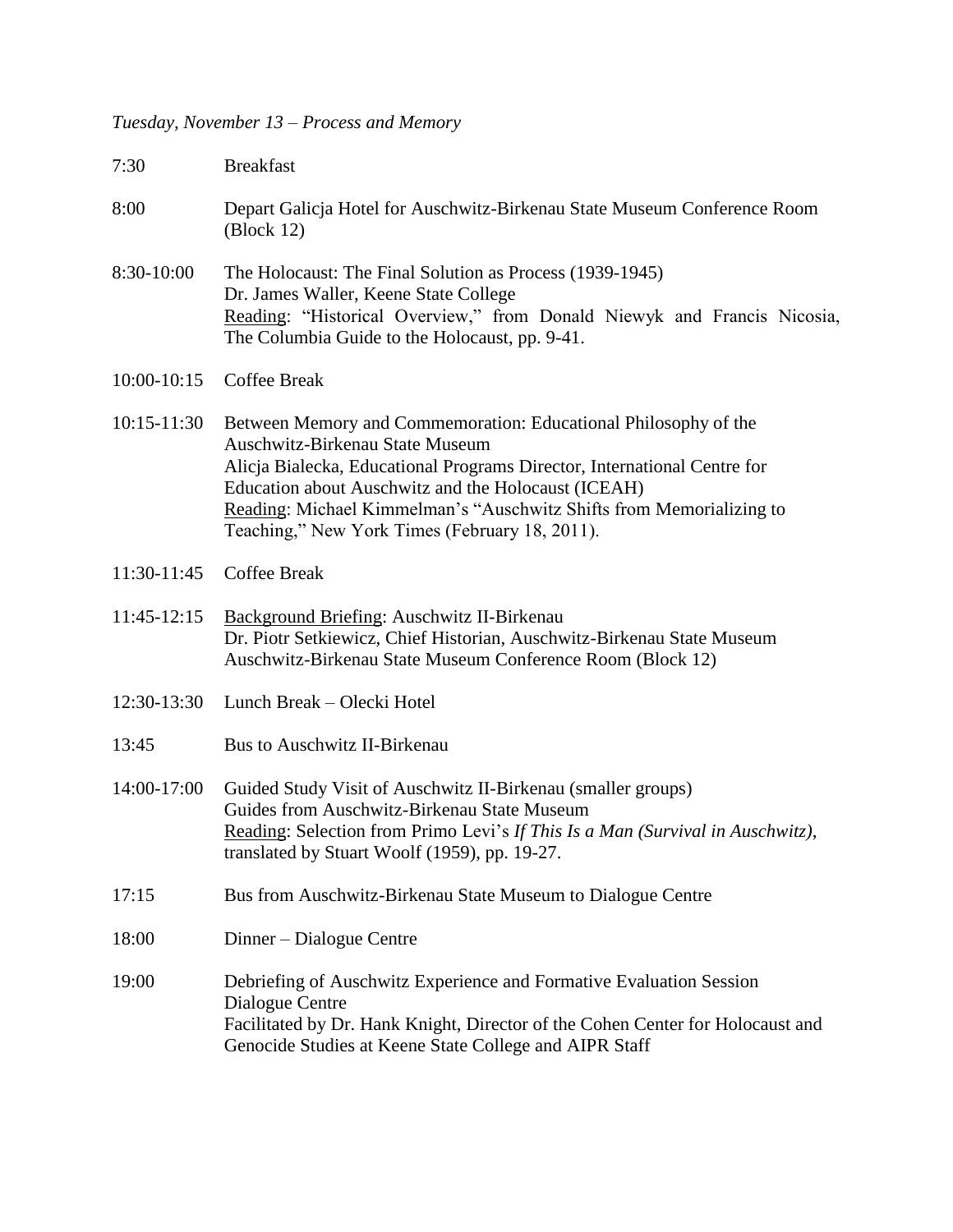*Wednesday, November 14 – Bureaucratic Resistance, Perpetrators, and Frameworks for Genocide and Mass Atrocity Prevention* 

- 7:30 Breakfast
- 8:00 Depart Galicja Hotel for Oswiecim College (Room 108)
- 8:30-10:00 Models of Bureaucratic Resistance in the Holocaust Dr. Paul Levine, Associate Professor/Docent in Holocaust History The Hugo Valentin Centre, Uppsala University (Sweden) Reading: Paul A. Levine, "Swedish Neutrality during the Second World War: Tactical Success of Moral Compromise?" from Neville Wylie (ed.), *European Neutrals and Non-Belligerents during the Second World War* (US: Cambridge University Press, 2010), pp. 304-330.
- 10:00-10:15 Coffee Break
- 10:15-12:15 Becoming Evil: How Ordinary People Commit Genocide and Mass Atrocity Dr. James Waller, Keene State College/AIPR Readings: (a) James E. Waller, "The Ordinariness of Extraordinary Evil: The Making of Perpetrators of Genocide and Mass Killing," from Olaf Jensen and Claus-Christian W. Szejnmann (eds.), *Ordinary People as Mass Murderers: Perpetrators in Comparative Perspective* (UK: Palgrave Macmillan, 2008), pp. 145-164 and (b) excerpt from Jean Hatzfeld's *Machete Season: The Killers in Rwanda Speak* (2003), pp. 21-27, 36-40.
- 12:30-13:30 Lunch Break Oswiecim College
- 13:45-15:45 Foreseeing, Preventing, and Responding to Genocide and Mass Atrocity: The Legal Framework Prof. Sheri Rosenberg, Director, Program in Holocaust and Human Rights Studies Benjamin N. Cardozo School of Law, Yeshiva University (NY, NY) Reading: Sheri Rosenberg and Everita Silina, "Genocide by Attrition: Silent and Efficient," (US: forthcoming from Routledge, 2013).
- 15:45-16:00 Coffee Break
- 16:00-17:30 Regional Frameworks: ECOWARN (ECOWAS Warning and Response Network) Ms. Onyinye Onwuka, Early Warning Directorate, ECOWAS Commission
- 17:45 Bus from Oswiecim College to Auschwitz Jewish Center
- 18:30 Tour of Auschwitz Jewish Centre [\(http://ajcf.org\)](http://ajcf.org/)
- 19:15 Keynote: Denying Genocide: The Growing Assault on Truth and Memory Dr. Deborah Lipstadt, Dorot Professor of Modern Jewish History and Holocaust Studies, Emory University (US)
- 20:00 Pub Dinner High Way Pub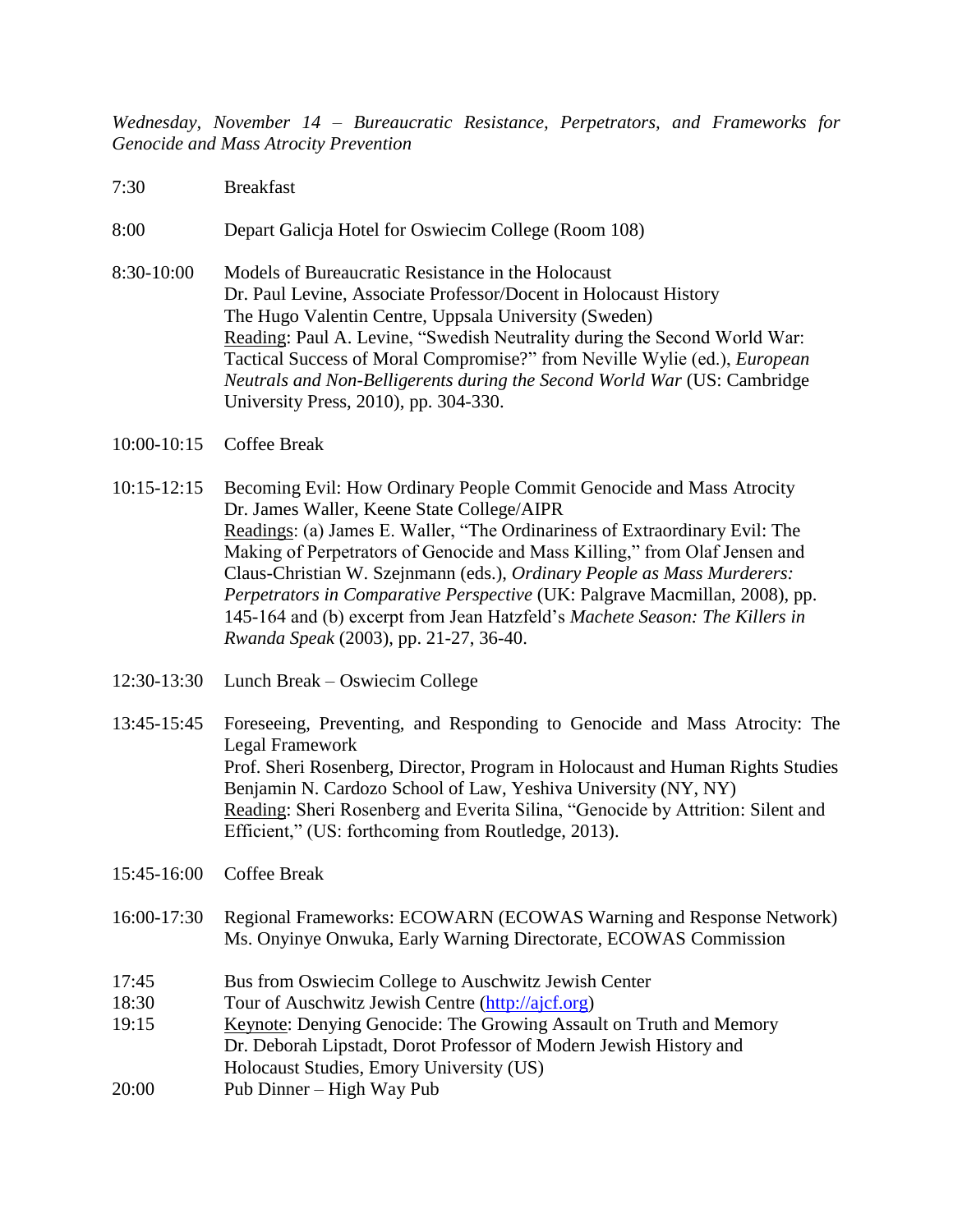*Thursday, November 15 – Policy Options for Preventing and Responding to Risks of Genocide, War Crimes, Ethnic Cleansing, and Crimes Against Humanity*

- 7:30 Breakfast
- 8:00 Depart Galicja Hotel for Dialogue Centre
- 8:30-10:00 Creating Early-Warning and Prevention Opportunities Using the UN Framework of Analysis Guidelines Castro Wesamba and Frank Chalk – UN Office on Genocide Prevention and the Responsibility to Protect Reading: OSAPG Framework of Analysis
- 10:00-10:15 Coffee Break
- 10:15-11:30 Policy Options for Genocide Prevention Frank Chalk–UN Office on Genocide Prevention and the Responsibility to Protect and the Montreal Institute for Genocide and Human Rights Studies at Concordia University (CA)
- 11:30-12:30 Case Study: Policy Options for Genocide and Mass Atrocity Prevention Frank Chalk with Castro Wesamba – UN Office on Genocide Prevention and the Responsibility to Protect
- 12:30-13:30 Lunch Break Dialogue Centre
- 13:45-15:00 Responsibility to Protect (R2P) Claudia Diaz – UN Office on the Prevention of Genocide and the Responsibility to Protect Readings: UN Secretary-General's annual reports on the responsibility to protect; (a) Implementing the Responsibility to Protect (2009), (b) Early Warning, Assessment and the Responsibility to Protect (2010), (c) The Role of Regional and Sub-regional Arrangements in Implementing the Responsibility to Protect (2011) and (d) The Third Pillar: Timely and Decisive Response (2012).
- 15:00-15:15 Coffee Break
- 15:15-16:15 Case Study: Responsibility to Protect (R2P) Castro Wesamba and Claudia Diaz – UN Office on Genocide Prevention and the Responsibility to Protect
- 16:15-16:30 Coffee Break
- 16:30-17:30 Quiz: Response Tools for Genocide and Mass Atrocity Prevention Tibi Galis, Executive Director of AIPR & Dr. James Waller, Keene State College/AIPR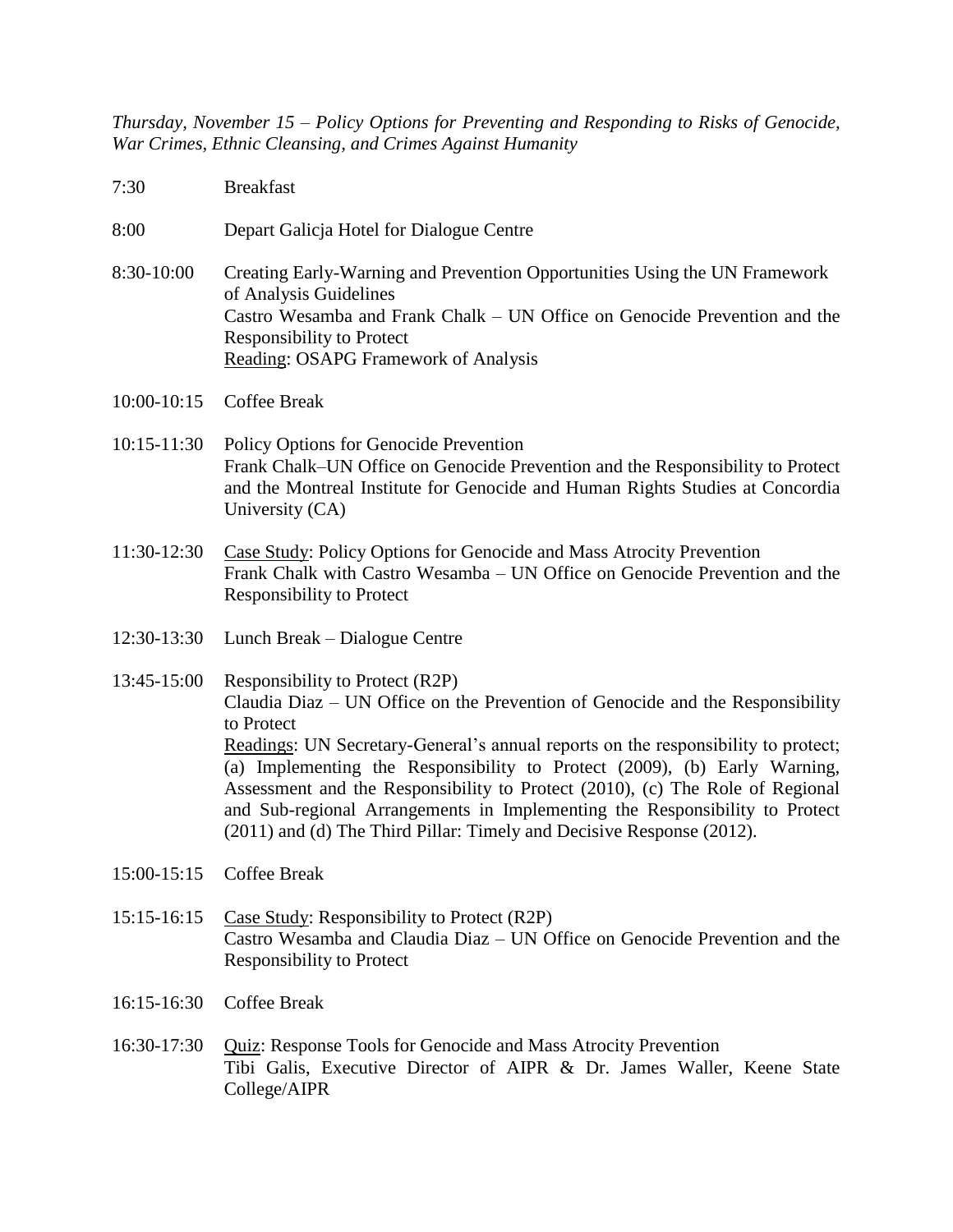- 18:00 Dinner Dialogue Centre
- 19:00-19:40 Student Presentations Dialogue Centre Sarah Efronson and Tiferet Unterman Cardozo Law Legal Interns/Students
- 19:45 Networking Discussions Dialogue Centre Facilitated by AIPR Staff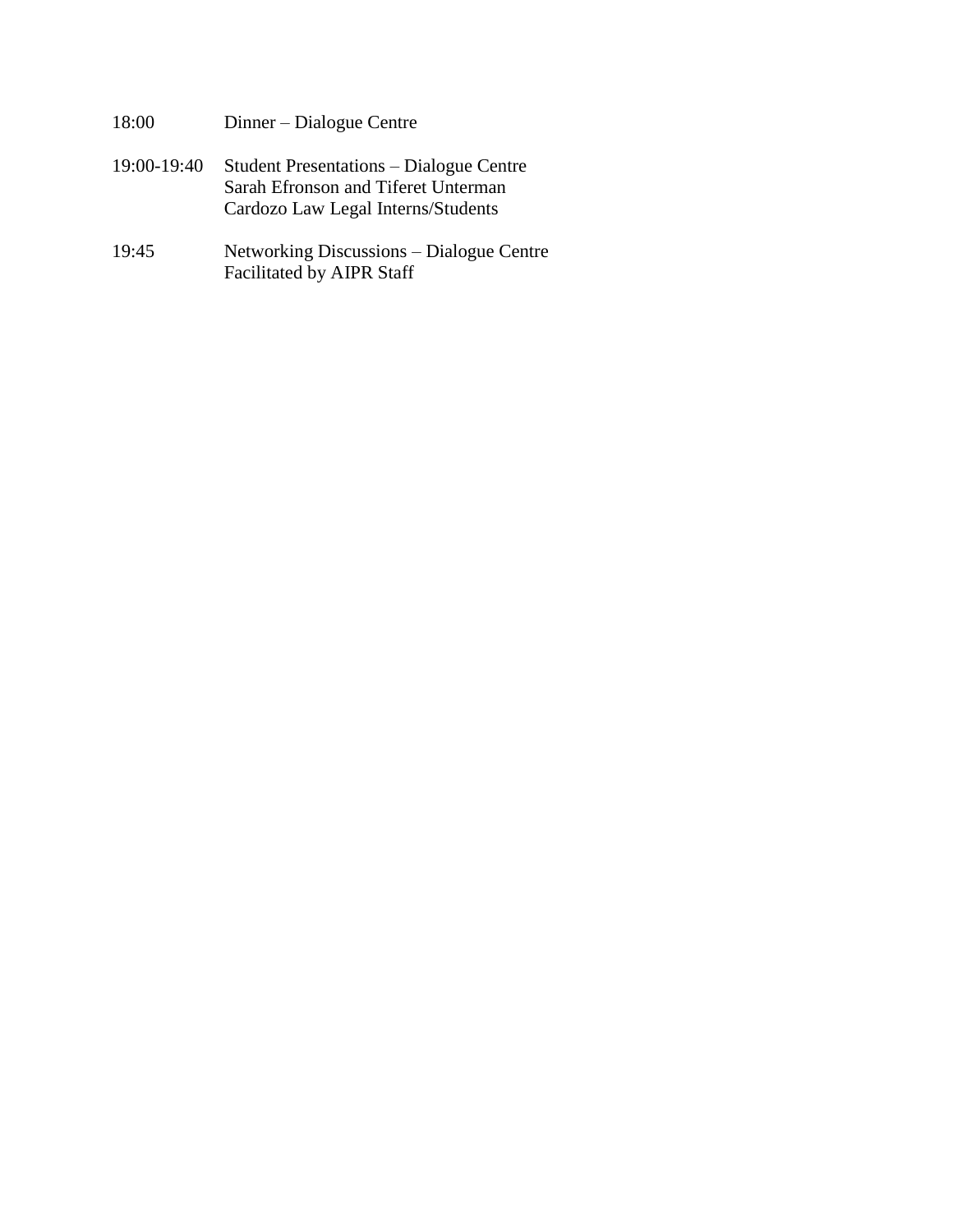*Friday, November 16 – Transitional Justice and Dealing with the Past*

- 7:00 Breakfast and Checkout of Galicja Hotel
- 8:00 Depart Galicja Hotel for Dialogue Centre (bring suitcase with you on bus)
- 8:30-10:00 Introduction to Transitional Justice Vahidin Omanovic, Center for Peacebuilding (Sanski Most, BiH) Readings: (a) "What is Transitional Justice?" (International Center for Transitional Justice, 2009) and (b) Louis Bickford's "Defining Transitional Justice" from *The Encyclopedia of Genocide & Crimes Against Humanity* (2004).
- 10:00-10:15 Coffee Break
- 10:15-11:45 Working with Civil Society Partners in Genocide Prevention Erin Weir, Norwegian Refugee Council Reading: Hugo Slim's "Idealism and Realism in Humanitarian Action," Centre for Humanitarian Dialogue (2005).
- 11:45-12:30 Lunch Break Dialogue Centre
- 12:45-14:15 Impact of Global Arms Trade in Genocide and Mass Atrocity Prevention Andrew Feinstein, Former South African Member of Parliament and Current Director of Corruption Watch UK Reading: Excerpts from "The Shadow World: Inside the Global Arms Trade" by Andrew Feinstein, published by Penguin Books, London (2nd edition, 2012).
- 14:15-14:30 Coffee Break
- 14:30-16:00 Briefing on Current Crisis Spots: The Nuba Mountains of Sudan Reading: "UNMIS report on the Human Rights Situation during the Violence in Southern Kordofan Sudan" (June 2011).
- 16:00-16:15 Coffee Break
- 16:15-17:45 Dealing with the Past: Truth, Justice, Reparation and Memory in Argentina Andrea Gualde, Ministry of Justice (Argentina) Readings: (a) Daniel Feierstein's "Political Violence in Argentina and its Genocide Characteristics," Journal of Genocide Research (2006), pp. 149-168 and (b) selections from Eduardo Luis Duhalde's "The Terrorist Argentine State: After Fifteen Years" (1999).

18:00 Bus to Krakow

19:00 Check-In at Radisson Blu

Evening Free Evening in Krakow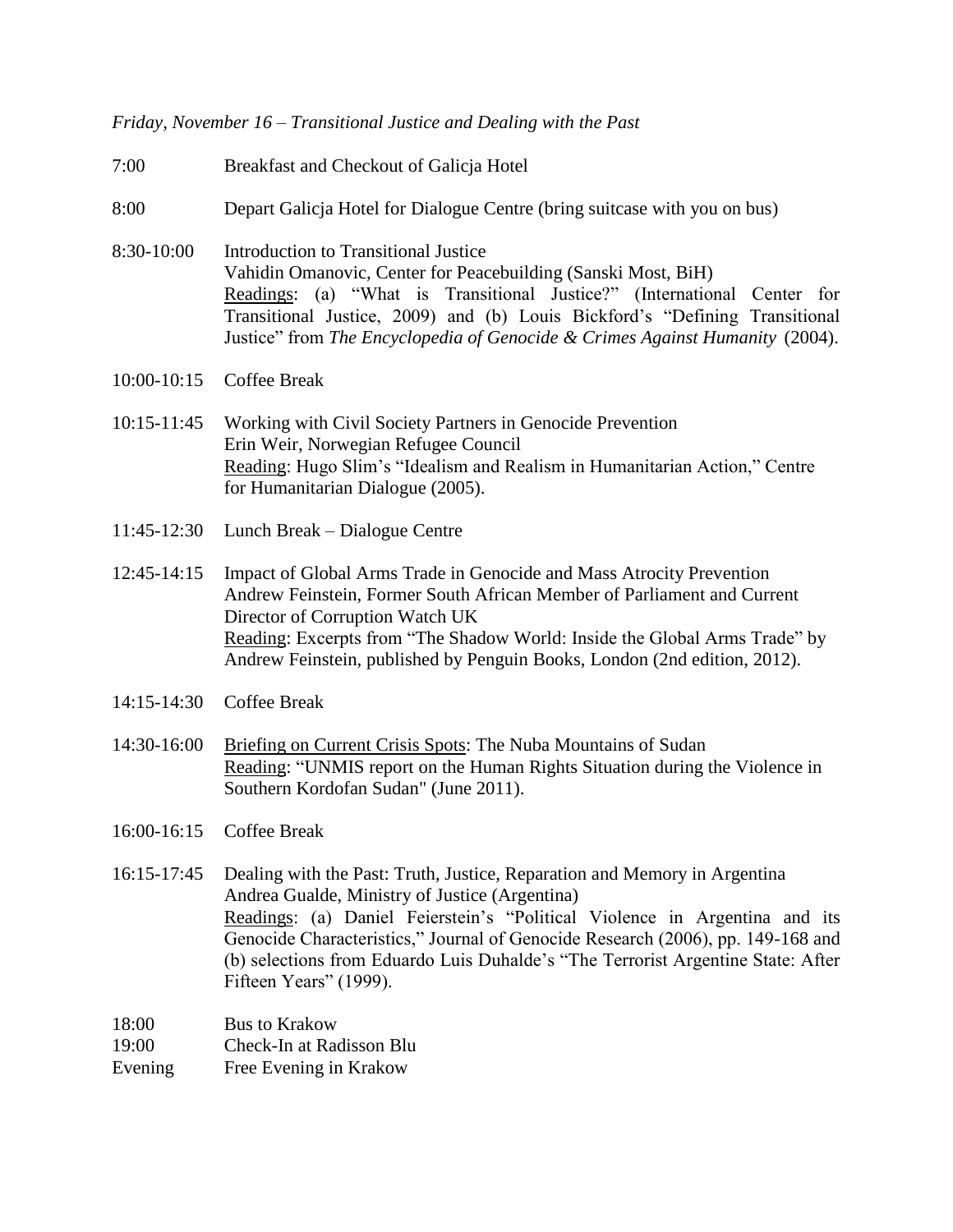*Saturday, November 17 – Genocide and Mass Atrocity Prevention in Action*

- 7:30 Breakfast Radisson Blu
- 8:30-10:45 Capstone Simulation: Early Warning Assessment of Current At-Risk Area Facilitators: Tibi Galis, Executive Director of AIPR & Dr. James Waller, Keene State College/AIPR Reading: International Crisis Group – "The Pogroms in Kygyzstan" – Asia Report No 193, 23 Aug 2010.
- 10:45-11:00 Coffee Break
- 11:00-11:30 Seminar Wrap-Up, Certificate Distribution, and Group Photo Tibi Galis, Executive Director of AIPR, Dr. James Waller, Keene State College/AIPR, and Alex Zucker, Alumni Network Director of AIPR
- 11:30-Noon Summative Evaluation Session
- Noon-13:00 Lunch
- 13:30 Arranged Tours in Krakow:

Schindler Factory Museum (Podgorze District) Jewish Quarter (Kazimierz District) Galicia Jewish Museum (Kazimierz District) Krakow City Tour

- 18:45 Meet in Lobby of Radisson Blu
- 19:00 Closing Dinner White Rose Restaurant, Krakow

*Sunday, November 18*

AM Participants check out of hotel and leave for return.

"In order to defend ourselves in the future against other totalitarian regimes, we have to understand how they worked in the past, like a vaccine." Lukasz Kaminski, President of Poland's Institute of National Remembrance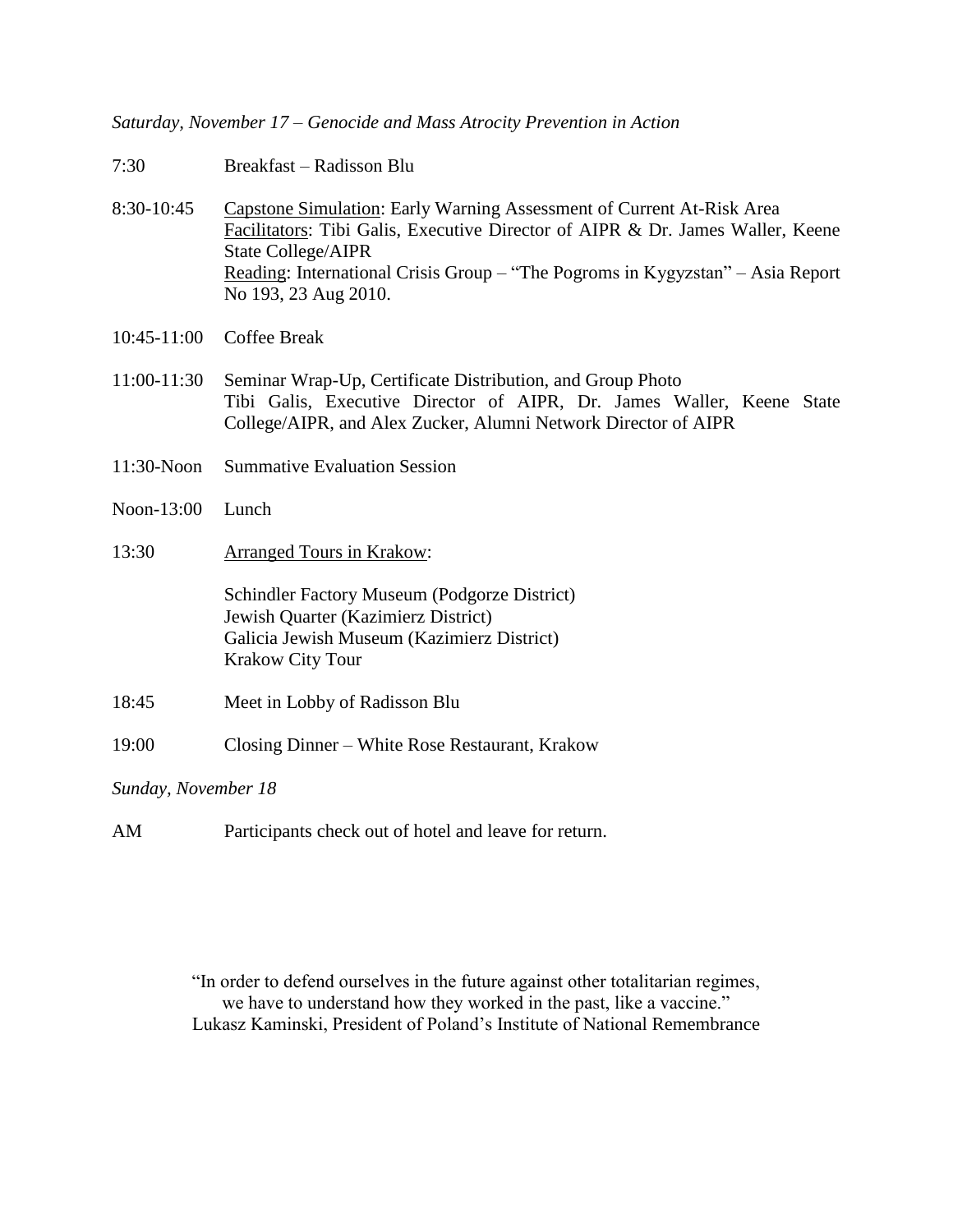## Detailed Seminar Outline

#### *Day 1 – History and Context*

Day 1 (Monday) of the seminar will introduce the concepts of genocide and mass atrocities as well as genocide prevention. The day also will set the history and context by utilizing the "power of place" to focus on the Holocaust and Auschwitz as an introduction to the process of genocide and mass atrocity.

- (1) Official Opening of Raphael Lemkin Seminar for Genocide Prevention (Galis, Kacorzyk, and Waller) – This opening 30 minute session will include a review of goals of the seminar and expected outcomes (or practical core competencies). Also included will be a review of the logistics of the week, participant expectations, etc.
- (2) Introduction to the Concepts of Genocide and Mass Atrocities (Waller) This 75 minute module will introduce the concepts of genocide and mass atrocities through the story of Raphael Lemkin, with a clear recognition that additional specifics related to legal definitions will be coming throughout the week.
- (3) Introduction to Genocide Prevention (Galis) Given that genocide prevention is the heart of the week, this 90 minute module will engage participants in an information discussion about what genocide prevention is and why it is important. Included in this module will be a review of Gregory Stanton's and Barbara Harff's models of risk assessment and early warning, as a framework for understanding the process of genocide and mass atrocity.
- (4) The Holocaust: Failure of a Political System (1933-1939) (Waller) To prepare participants for the guided study visit of Auschwitz I, this 60 minute module will examine the years leading up to the Holocaust in which a democratic political system failed and was replaced by a totalitarian regime. Emphasis will be placed on the early stages of the process by which governmental transitions may leave societies at risk for mass atrocity.
- (5) Guided Study Visit of Auschwitz I (2½ hours)
- (6) Evening Official Opening Dinner at Stara Poczta Restaurant

## *Day 2 – Process and Memory*

Day 2 (Tuesday) will continue on-site at Auschwitz and examine, through the case study of the Holocaust, how the process of destruction unfolded. The day will conclude with a discussion on the role that memory and commemoration plays in post-conflict reconstruction.

- (1) The Holocaust: The Final Solution as Process (1939-1945) (Waller) This 90 minute module will unpack the Holocaust as a process, with particular reflection on the preventative steps that may be taken at points in the process of destruction.
- (2) Between Memory and Commemoration: Educational Philosphy of the Auschwitz-Birkenau State Museum (Alicja Bialecka) – This 75 minute module will address issues of memory and commemoration at the Auschwitz-Birkenau State Museum.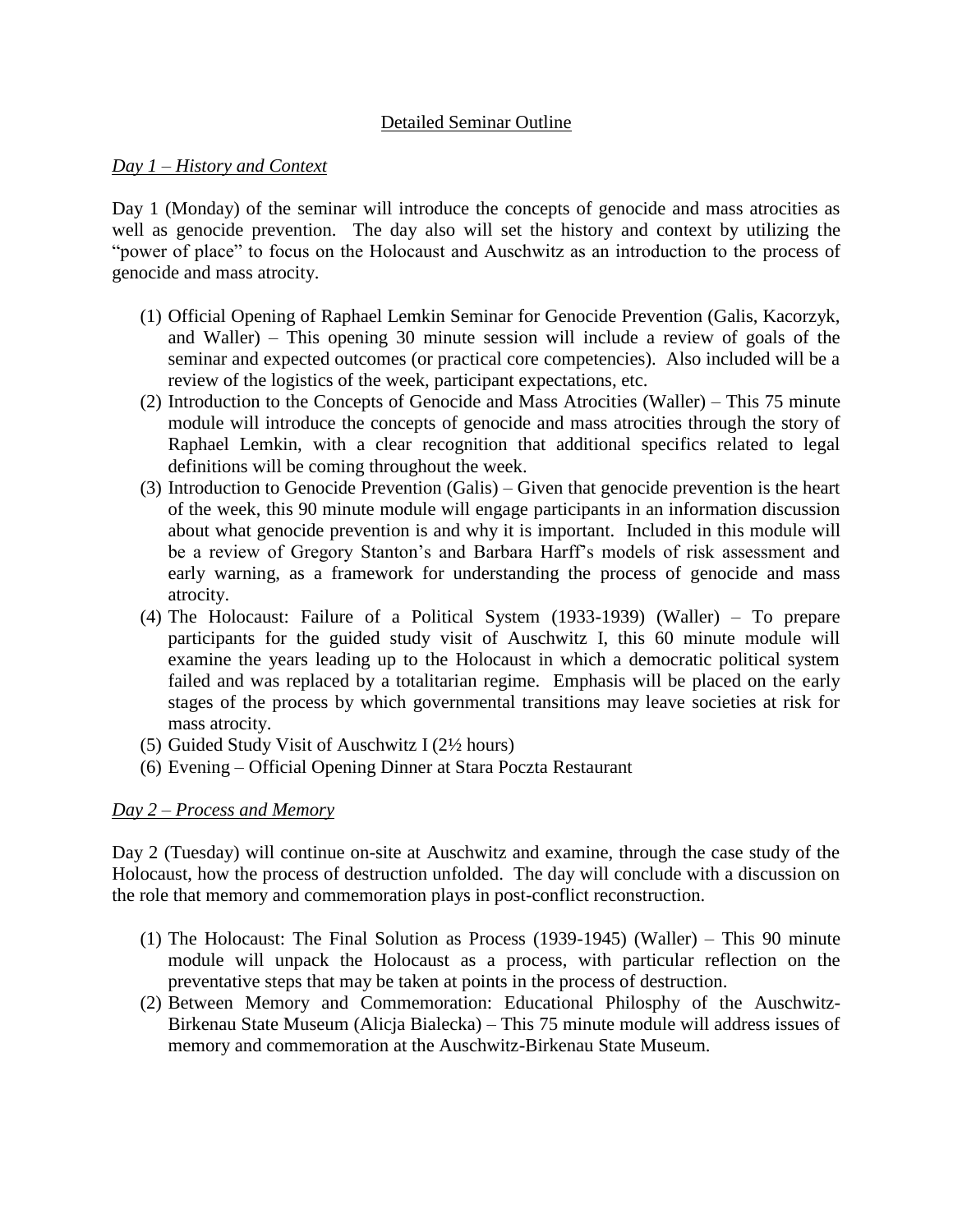- (3) Background Briefing: Auschwitz II-Birkenau (Piotr Setkiewicz) This 30 minute background briefing will prepare participants for the guided study visit of Auschwitz II-Birkenau.
- (4) Guided Study Visit of Auschwitz II-Birkenau (3 hours)
- (5) After dinner, the day will conclude with an informal debriefing and formative evaluation session, facilitated by Hank Knight and the AIPR staff, allowing participants to unpack some of their experiences from the guided study visits and the first two days of the seminar.

## *Day 3 – Bureaucratic Resistance, Perpetrators, and Frameworks for Genocide and Mass Atrocity Prevention*

Day 3 (Wednesday) will focus on the role of government officials (both complicit and resistant) in the Holocaust, while then moving to a more general discussion of the process by which perpetrators are made in genocide and mass atrocity. The day will continue with two frameworks – a legal framework and the ECOWARN framework – before concluding with an evening keynote on genocide denial.

- (1) The Role of Government Officials in the Holocaust (Paul Levine) This 90 minute module will focus on the ways in which government officials employed bureaucratic resistance, through ordinary channels, in the face of the Holocaust.
- (2) Becoming Evil: How Ordinary People Commit Genocide and Mass Killing (Waller) This two hour module will offer a micro-level focus on the process by which ordinary people become capable of committing extraordinary evil.
- (3) Legal Framework (Sheri Rosenberg) This two hour module will review the legal framework necessary for understanding genocide and mass atrocity.
- (4) Regional Framework (Onyinye Onwuka) This 90 minute module will introduce participants to ECOWARN, a project of the ECOWAS Warning and Response Network.
- (5) Evening Tour of Auschwitz Jewish Centre, keynote address from Deborah Lipstadt on genocide denial, and dinner at the High Way Pub.

## *Day 4 – Policy Options for Preventing and Responding to Risks of Genocide, War Crimes, Ethnic Cleansing, and Crimes Against Humanity*

Day 4 (Thursday) will focus on policy options for preventing and responding to risks of genocide, war crimes, ethnic cleansing, and crimes against humanity as well as the responsibility to protect.

- (1) Creating Early-Warning and Prevention Opportunities Using the UN Framework of Analysis Guidelines (Castro Wesamba and Frank Chalk) – This 90 minute module will provide an overview of the functions of the UN's Office on Genocide Prevention and the Responsibility to Protect and introduce the Office's Framework of Analysis as a basis for discussion of policy options for genocide prevention.
- (2) Policy Options for Genocide Prevention (Frank Chalk) This 75 minute module, building on the UN Framework of Analysis, will review policy options for genocide prevention.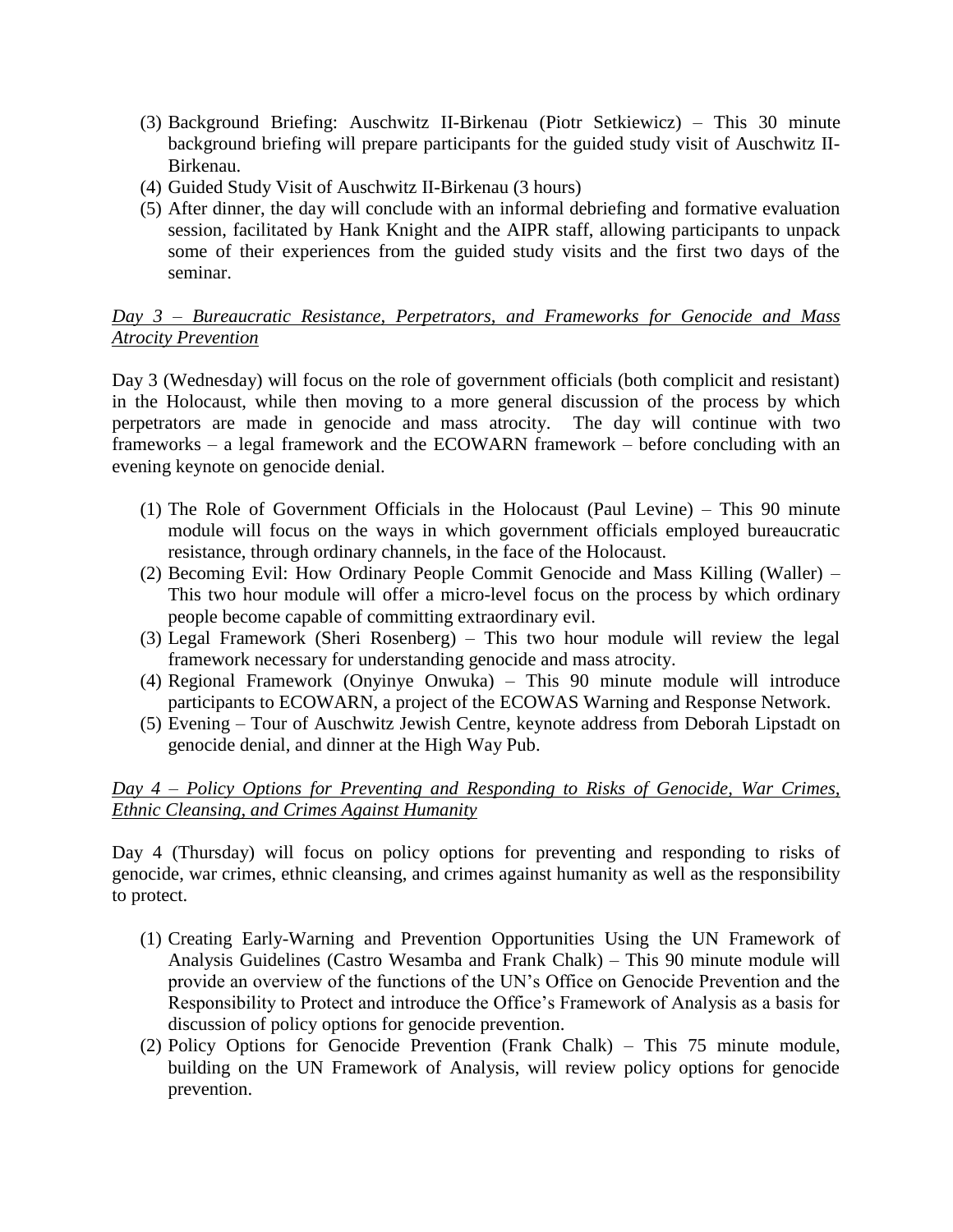- (3) Case Study (Frank Chalk with Castro Wesamba) This 60 minute case study will allow participants to apply some practical competencies (knowledge and skills) regarding policy options for genocide and mass atrocity prevention.
- (4) Responsibility to Protect (Claudia Diaz) This 75 minute module will review the threepillar strategy for implementing the responsibility to protect (January 12, 2009) and subsequent related UN reports.
- (5) Case Study (Castro Wesamba and Claudia Diaz): This 60 minute case study will allow participants to apply some practical competencies (knowledge and skills) regarding policy options for implementing the responsibility to protect.
- (6) Response Tools for Genocide Prevention (Galis and Waller): This 60 minute module will briefly review the tools available to help halt and reverse escalating threats of genocide and mass atrocities (diplomatic, economic, legal, and military) as a means of preparation for the capstone simulation. Also covered will be a brief analysis of how genocides end.
- (7) After dinner, the day will conclude with two student presentations from the Cardozo Law School followed by informal networking discussions, facilitated by AIPR staff, allowing participants to share some of their challenges and successes in dealing with this material in their home offices.

#### *Day 5 – Transitional Justice and Dealing with the Past*

Day 5 (Friday) will examine issues related to transitional justice and dealing with the past in genocide and mass atrocity prevention.

- (1) Introduction to Transitional Justice (Vahidin Omanovic) This opening 90 minute module will address issues of how a society moves from war to peace, or from a repressive or authoritarian regime to democracy, or from mass atrocity to post-conflict stability.
- (2) Working with Civil Society Partners in Genocide Prevention (Erin Weir) This 90 minute module will address the social institutions and practices that play an important role in genocide prevention, with a particular focus on working with non-governmental humanitarian organizations.
- (3) Impact of Global Arms Trade in Genocide and Mass Atrocity Prevention (Andrew Feinstein) – This 90 minute module will review the current status of the global arms trade and related treaties, as well as exploring its impact on genocide and mass atrocity prevention.
- (4) Briefing on Current Crisis Spots: The Nuba Mountains of Sudan (Michelle Farley) This 90 minute module will provide an update, informed by on-ground research, of current crisis spots in Sudan and the Nuba Mountains.
- (5) Dealing with the Past: Truth, Justice, Reparation and Memory in Argentina (Andrea Gualde) – This closing 90 minute module will expand our look at issues of memory and responsibility by focusing our attention on the military violence in Argentina (1976- 1983) and the ways in which truth, justice, reparation and memory have restored societal stability.